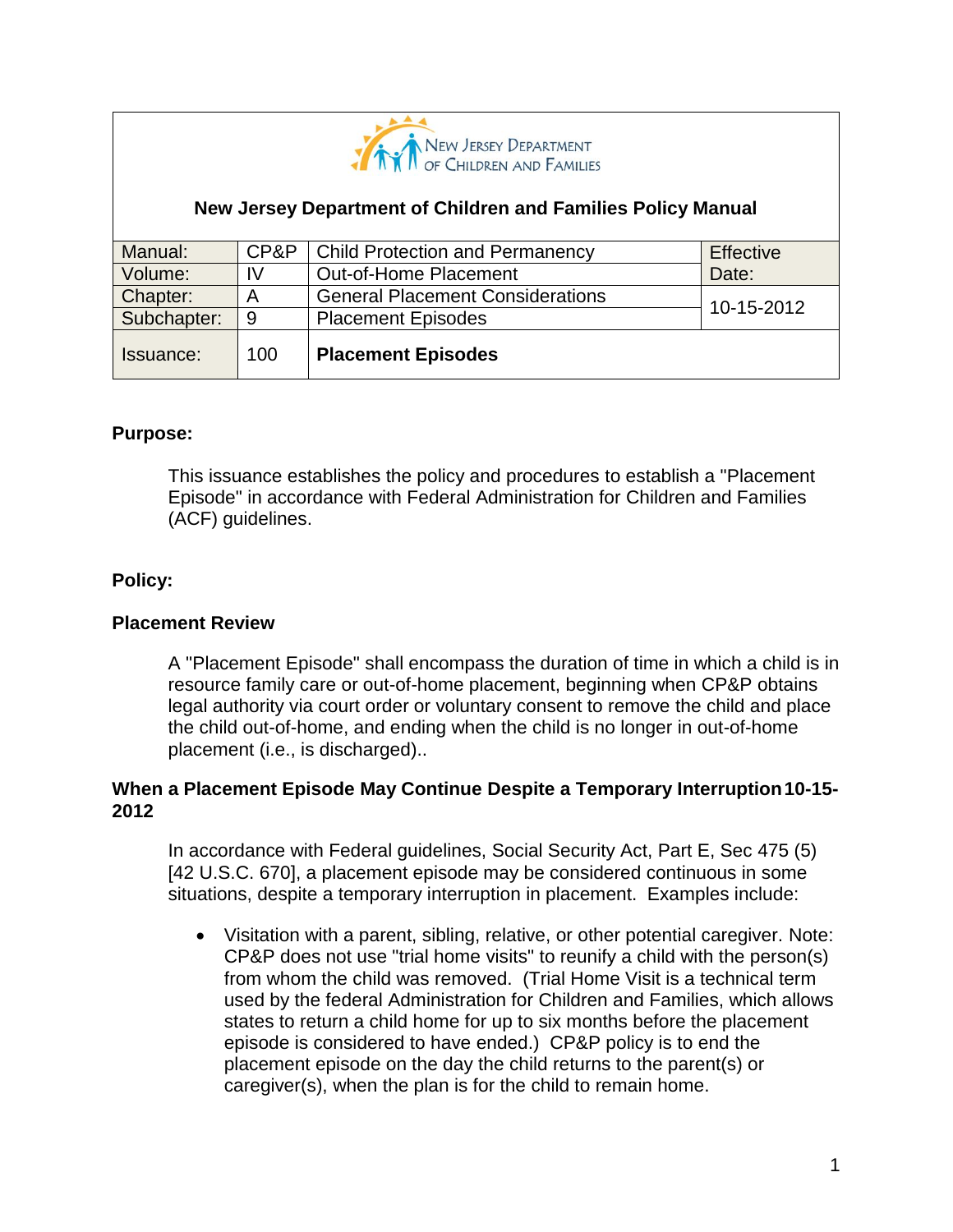- Hospitalization.
- Summer camp (i.e., residential camp, "sleep-away" camp).
- Resource family respite.
- A child in runaway status, who remains in the custody of CP&P.

### **Children in the Hospital and Boarder Child Situations 10-15-2012**

As soon as a decision is made that the hospitalized child cannot be released to a parent's care upon discharge from the hospital, CP&P must seek authority for placement (i.e., petition the court for custody). In a "hospital hold" situation, CP&P must seek custody through court action, or allow the child to return home. The court action provides the "placement authority."

The court ordered custody status and date is recorded in the Legal Action and Legal Status Screens in NJ SPIRIT. See NJS Cheat Sheet, "Documenting Litigation Milestones."

The hospital setting is recorded in the Support Service Screen in NJS.

See Medicaid Implications, below, for enrolling a child in Medicaid when the child is in the hospital.

When the child is medically discharged and is placed in an out-of-home setting, record the placement setting in the Placement Window. The episode start date and the placement start date are recorded as the date the child enters the placement setting.

Close the Support Service (which recorded the hospital setting) with an end date.

For children in, or entering into, a shelter, CP&P placement may be authorized through a signed voluntary residential placement agreement or an independent living agreement in the absence of a court order specifically authorizing CP&P to make this placement. Other considerations may also apply in determining when CP&P assumes responsibility for shelter placements. See [CP&P-IV-E-5-200,](CPP-IV-E-5-200_issuance.shtml) section entitled Youth Placed by Other Agencies, and [CP&P-VIII-F-1-500,](CPP-VIII-F-1-500_issuance.shtml) sections entitled Financial Responsibility - Juvenile-Family Crisis.

### **Medicaid Implications 10-15-2012**

For Medicaid purposes (Program Code 60 or 65, depending on eligibility; see [CP&P-V-A-2-100,](CPP-V-A-2-100_issuance.shtml) Medicaid), Medicaid should always be provided by CP&P from the day CP&P obtains court ordered custody of a child or obtains a signed voluntary placement agreement for a child not in his or her own home, even if the child is hospitalized for acute care and not yet ready for discharge.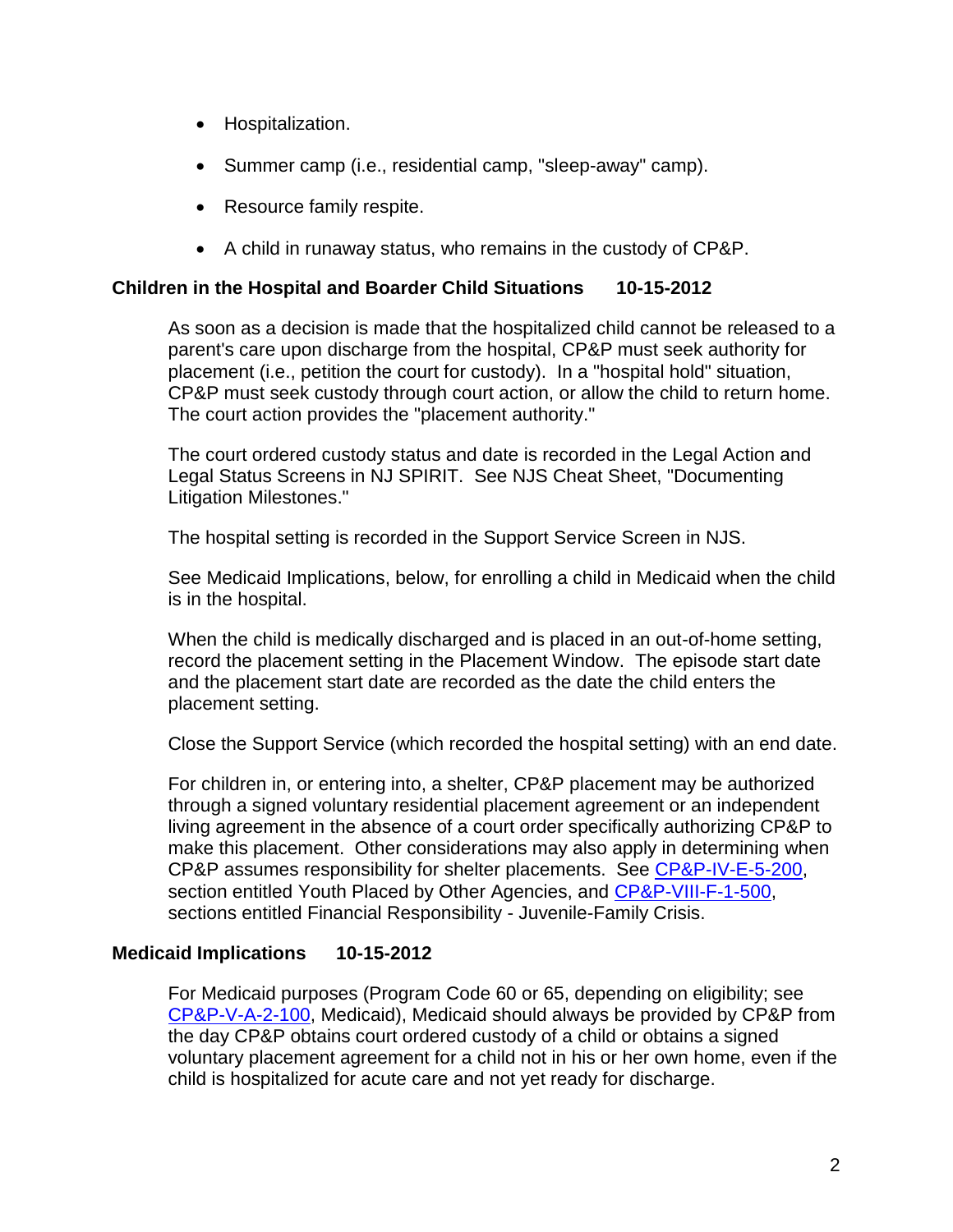If the mother has insurance at the time she gives birth (Family Care, Medicaid, or private insurance), the newborn is typically covered on her insurance for at least the first 30 days of life.

Although a Medicaid ID cannot be generated until a placement line – or a hospital Support Service line – has been entered in NJ SPIRIT, once it has been generated, it can be backdated to the infant's date of birth, or, for an older child, the date the child was hospitalized, if no other insurance exists, or to whatever date coverage for the newborn/child on the other insurance plan terminated. (If backdating cannot be done in NJS at the Local Office, it can be changed in the Medicaid Eligibility System by a DCF IT Medicaid Specialist, when appropriate.)

## **Procedures:**

# **1) Determining the Beginning and End of a Placement Episode 10-15-2012**

A placement episode begins when CP&P obtains legal authority to remove the child from the home by a court order or voluntary consent (for Residential Placement or Independent Living), and places the child in an out-of-home setting.

A child may live in more than one placement setting during one placement episode.

Beginning with the first placement in the episode, and including all subsequent placements (i.e., moves, replacements) during the episode, record each placement in the Placement Screen in NJ SPIRIT. Enter placements regardless of whether the placement is paid by CP&P, unpaid, or paid by Medicaid.

If, after returning home, the child is again removed from home and placed by CP&P, the new removal is counted as the start of a new placement episode, regardless of the amount of time between the return home and re-placement.

A placement episode ends when the child is discharged from the out-of-home placement. According to Federal guidelines, discharge reasons include:

- Reunification with the parent(s) or primary caregiver(s) The child is returned to his or her principal caregiver(s)'s home.
- Living with other relatives The child left placement to live with a relative other than the one from whom he or she was removed.
- Adoption The child was legally adopted.
- Emancipated The child reached the age of majority in accordance with State law, based on age, marriage, or other factors.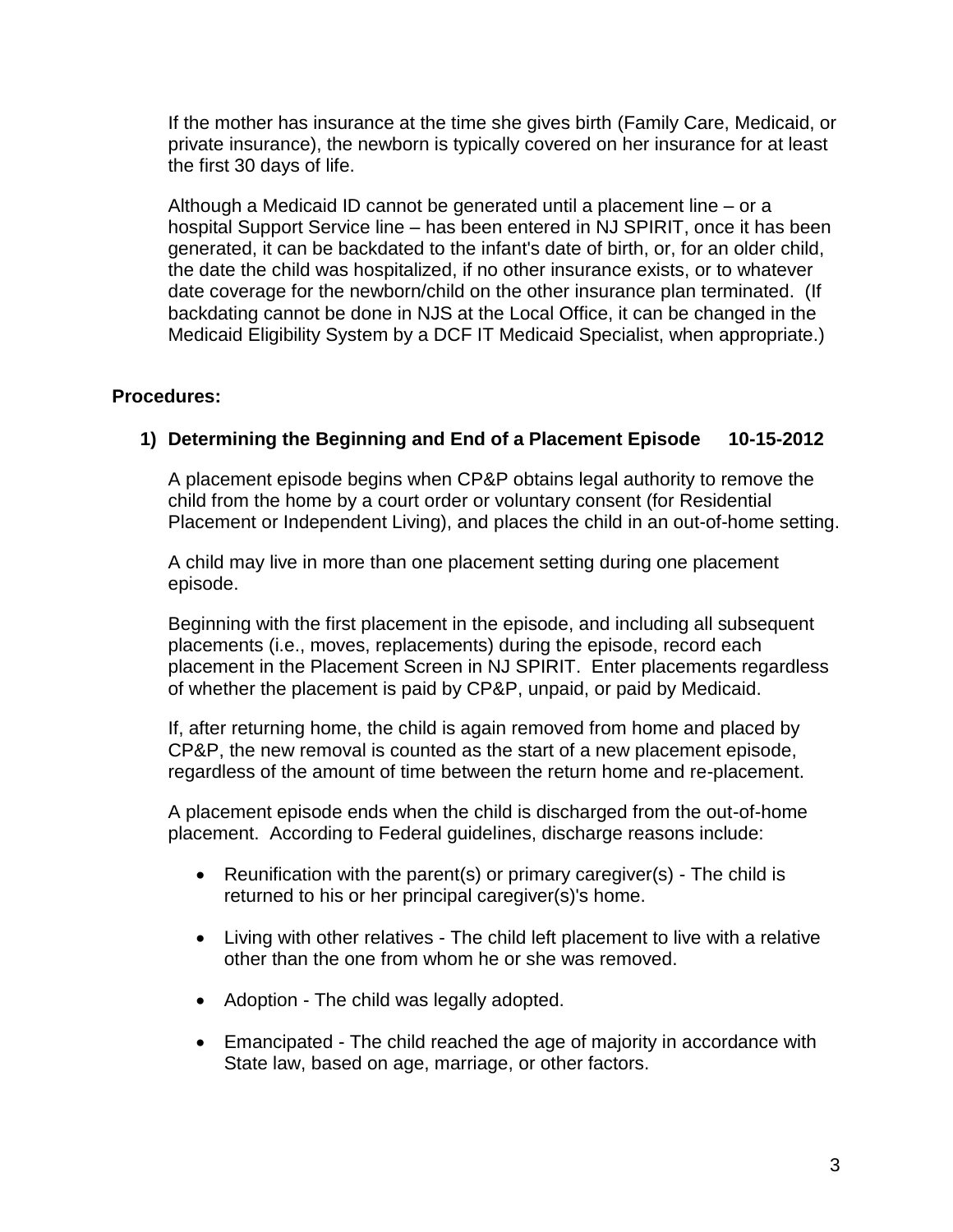- Kinship Legal Guardianship KLG was awarded by the court to a relative or family friend.
- Custody and care transferred to another agency Responsibility for the care of the child was awarded to another agency, either in or out of state.
- Runaway The child ran away from the placement setting. Note: Only indicate "runaway" as the reason for discharge if the agency has been dismissed of responsibility for care and placement.
- Child died The child died while in out-of-home placement.

## **2) Relevant NJS Windows and Forms 10-15-2012**

To document the start date of a placement episode in NJS, go to Placement Window > Placement Tab.

To document the end date of a placement episode in NJS, go to Placement and Service Ending Pop-up Window > Options drop-down.

To document the start date of a Support Service in NJS, go to the Support Service Window > Service Tab.

To document the end date of a Support Service in NJS, go to Placement and Service Ending Pop-up Window.

From your NJS desktop you can also access the Placement Episode cheat sheet by clicking on "NJS Cheat Sheets," then click on "Documenting Placements, Episodes, and Discharge Reasons."

# **Key Terms (Definitions):**

**"Placement Episode"** means the duration of time in which the child is in resource family care or out-of-home placement, beginning when CP&P obtains legal authority via court order or voluntary consent to remove the child and place the child out-of-home, and ending when the child is no longer in out-of-home placement (i.e., is discharged)..

**"Discharge**" represents that point in time when the child is no longer in out-ofhome placement under the placement, care, and responsibility of Child Protection and Permanency. The discharge date is the end of the placement episode.

**"Acute Care"** or **"Acute Medical Care"** means short-term medical treatment, usually in a hospital, for patients having a brief but severe episode of illness or injury, or recovering from surgery (rather than long-term residential care for chronic illness). The term, "acute care," is generally associated with care